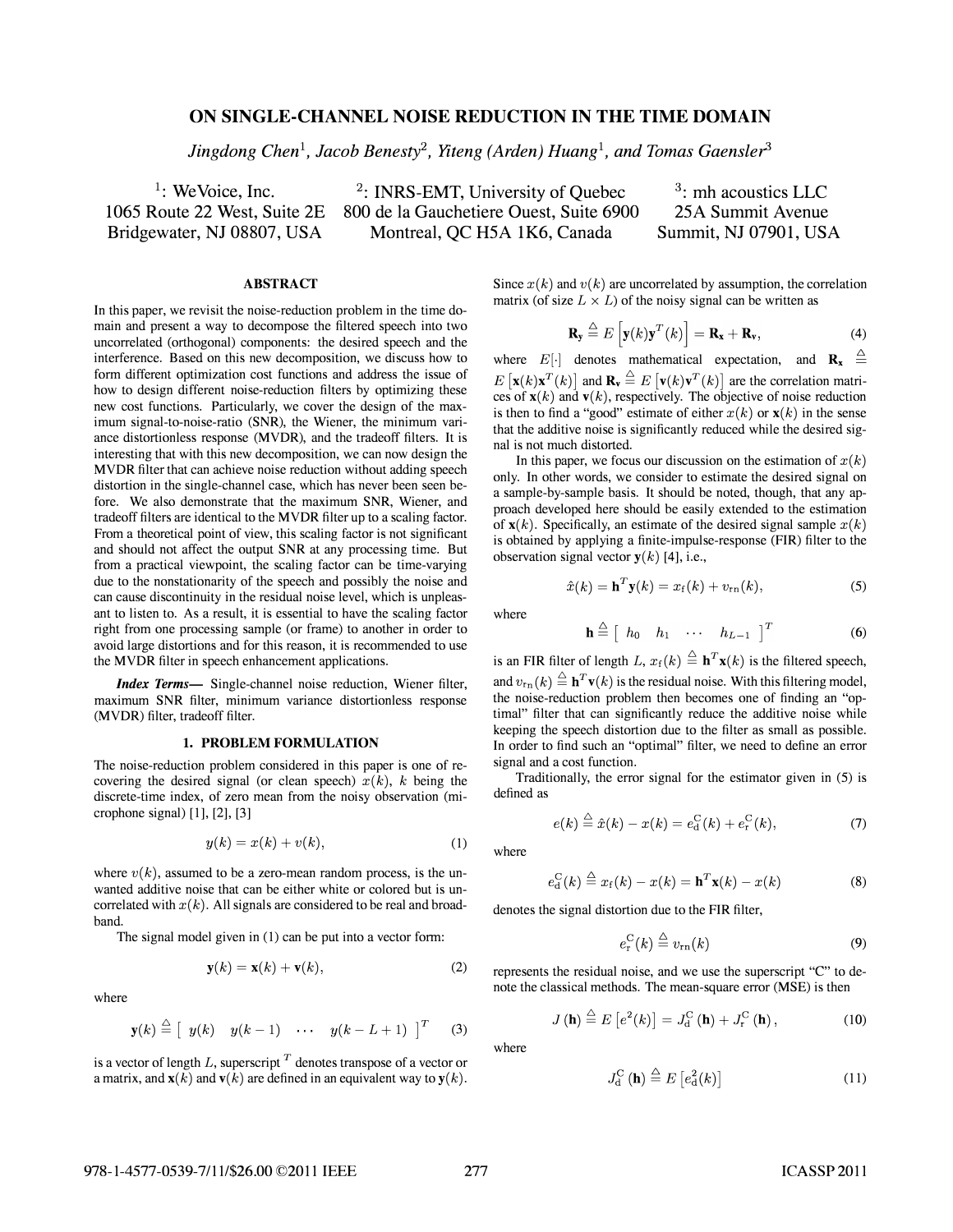and

$$
J_{\mathbf{r}}^{\mathbf{C}}\left(\mathbf{h}\right) \stackrel{\Delta}{=} E\left[e_{\mathbf{r}}^{2}(k)\right].\tag{12}
$$

Given the above definition of the MSE, the optimal noise-reduction filters can be obtained by directly minimizing  $J(\mathbf{h})$ , or by minimizing either  $J_{d}^{C}(\mathbf{h})$  or  $J_{r}^{C}(\mathbf{h})$  with some constraint.

It is seen that the filtered speech is treated as the desired signal in the definitions of the error signal and MSE in the classical methods. However, this definition of the desired speech incurs many problems for both the design and evaluation of noise-reduction filters. For example, the filter that maximizes the output SNR should intuitively be a good filter. However, we found that such a filter introduces too much speech distortion that renders it useless in practice.

In this paper, we present a new way to decompose the filtered speech into two uncorrelated (orthogonal) components: the desired speech and the interference. Specifically, since our desired signal at time k is only the sample  $x(k)$ , we can decompose the whole vector  $\mathbf{x}(k)$  into the following form:

$$
\mathbf{x}(k) = x(k)\boldsymbol{\gamma}_x + \mathbf{x}'(k) = \mathbf{x}_d(k) + \mathbf{x}'(k), \tag{13}
$$

where  $\mathbf{x}_{d}(k) \stackrel{\triangle}{=} x(k)\boldsymbol{\gamma}_{x}, \mathbf{x}'(k) \stackrel{\triangle}{=} \mathbf{x}(k) - x(k)\boldsymbol{\gamma}_{x},$ 

$$
\gamma_x = \begin{bmatrix} \gamma_{x,0} & \gamma_{x,1} & \cdots & \gamma_{x,L-1} \end{bmatrix}^T
$$

$$
= \begin{bmatrix} 1 & \gamma_{x,1} & \cdots & \gamma_{x,L-1} \end{bmatrix}^T
$$

$$
= \frac{E\left[x(k)\mathbf{x}(k)\right]}{E\left[x^2(k)\right]}
$$
(14)

is the (normalized) correlation vector (of length  $L$ ) between  $x(k)$ and  $\mathbf{x}(k)$ ,

$$
\gamma_{x,l} \triangleq \frac{E\left[x(k)x(k-l)\right]}{E\left[x^2(k)\right]}
$$
\n(15)

is the correlation coefficient between  $x(k)$  and  $x(k - l)$  with  $-1 \leq$  $\gamma_{x,l} \leq 1$ . It is easy to see that  $\mathbf{x}_d(k)$  is correlated with  $x(k)$ , while  $\mathbf{x}'(k)$  is orthogonal to  $x(k)$ , i.e.,

$$
E\left[x(k)\mathbf{x}'(k)\right] = \mathbf{0}.\tag{16}
$$

Substituting  $(13)$  into  $(5)$ , we get

$$
\hat{x}(k) = \mathbf{h}^{T} \left[ x(k)\gamma_{x} + \mathbf{x}'(k) + \mathbf{v}(k) \right]
$$

$$
= x_{\text{fd}}(k) + x'_{\text{ri}}(k) + v_{\text{rn}}(k), \qquad (17)
$$

where  $x_{\text{fd}}(k) \triangleq x(k)\mathbf{h}^T \boldsymbol{\gamma}_x$  is the filtered desired signal,  $x'_{\text{ri}}(k) \triangleq$  $\mathbf{h}^T\mathbf{x}'(k)$  is the interference, and  $v_{\text{rn}}(k) \triangleq \mathbf{h}^T\mathbf{v}(k)$ , as in the classical methods, represents the residual noise. It can be checked that the three terms  $x_{\text{fd}}(k)$ ,  $x'_{\text{ri}}(k)$ , and  $v_{\text{rn}}(k)$  are mutually uncorrelated. Therefore, the variance of  $\hat{x}(k)$  is

$$
\sigma_{\hat{x}}^2 = \sigma_{x_{\text{fd}}}^2 + \sigma_{x_{\text{ri}}}^2 + \sigma_{v_{\text{rn}}}^2, \tag{18}
$$

where

$$
\sigma_{x_{\text{fd}}}^2 = \sigma_x^2 \left( \mathbf{h}^T \boldsymbol{\gamma}_x \right)^2 = \mathbf{h}^T \mathbf{R}_{\mathbf{x}_\text{d}} \mathbf{h},\tag{19}
$$

$$
\sigma_{x'_{\rm ri}}^2 = \mathbf{h}^T \mathbf{R}_{\mathbf{x}'} \mathbf{h} = \mathbf{h}^T \mathbf{R}_{\mathbf{x}} \mathbf{h} - \sigma_x^2 \left( \mathbf{h}^T \boldsymbol{\gamma}_x \right)^2, \tag{20}
$$

$$
\sigma_{v_{\rm rn}}^2 = \mathbf{h}^T \mathbf{R}_v \mathbf{h},\tag{21}
$$

 $\sigma_x^2 \triangleq E[x^2(k)]$  is the variance of the desired signal,  $\mathbf{R}_{\mathbf{x}_d}$  =  $\sigma_x^2 \gamma_x \gamma_x^T$  is the correlation matrix (whose rank is equal to 1) of  $\mathbf{x}_{d}(k)$ , and  $\mathbf{R}_{\mathbf{x'}} \stackrel{\triangle}{=} E\left[\mathbf{x'}(k)\mathbf{x'}^{T}(k)\right]$  is the correlation matrix of  $\mathbf{x}'(k)$ .

Comparing (17) with (S), one can see the difference between the traditional and new definitions of the desired signal after filtering. Specifically, the whole filtered speech  $x_f(k) = h^T x(k)$  is treated as the desired speech in the traditional methods, while in our new formulation,  $x_{\text{fd}}(k) = x(k)\mathbf{h}^T \boldsymbol{\gamma}_r$  is considered as the desired speech. Notice that in the new formulation, there appears an interference term after filtering. This term should be treated as noise and should be minimized.

Now, the error signal between the estimated and desired signals can be defined as

$$
e(k) \stackrel{\triangle}{=} \hat{x}(k) - x(k) = e_{\rm d}(k) + e_{\rm r}(k), \tag{22}
$$

where

$$
e_{\rm d}(k) \stackrel{\triangle}{=} x_{\rm fd}(k) - x(k) \tag{23}
$$

is the signal distortion due to the FIR filter and

$$
e_{\rm r}(k) \stackrel{\triangle}{=} x'_{\rm ri}(k) + v_{\rm rn}(k) \tag{24}
$$

represents the residual interference plus noise.

The MSE is then

$$
J(\mathbf{h}) = E\left[e^2(k)\right] = J_d(\mathbf{h}) + J_r(\mathbf{h}), \qquad (25)
$$

where

$$
J_{\rm d}(\mathbf{h}) = E\left[e_{\rm d}^2(k)\right] = \sigma_x^2 \left(\mathbf{h}^T \boldsymbol{\gamma}_x - 1\right)^2 \tag{26}
$$

and

$$
J_{\rm r}(\mathbf{h}) = E\left[e_{\rm r}^{2}(k)\right] = \sigma_{x_{\rm ri}}^{2} + \sigma_{v_{\rm rn}}^{2}.
$$
 (27)

It is clear that the objective of noise reduction is to find optimal FIR filters that would either minimize  $J(\mathbf{h})$  or minimize  $J_{\mathbf{r}}(\mathbf{h})$ or  $J_d$  (h) subject to some constraint. Comparing (22) with (7) and (2S) with (10), one can clearly see the difference between the new decompositions of the error signal and MSE and their traditional decompositions.

### 2. OPTIMAL FILTERS

### 2.1. Maximum SNR filter

As far as noise reduction is concerned, it is desirable to design a filter that can maximize the SNR of the output signal. With the signal model given in (1), the input SNR is

$$
iSNR \stackrel{\triangle}{=} \frac{\sigma_x^2}{\sigma_v^2},\tag{28}
$$

where  $\sigma_v^2 \triangleq E[v^2(k)]$  is the variance of the noise.

To quantify the level of noise remaining at the output of the filter, we define the output SNR as the ratio of the variance of the filtered desired signal over the variance of the residual interference plus noise, i.e.,

$$
\text{oSNR}(\mathbf{h}) = \frac{\sigma_{x_{\text{fa}}^2}^2}{\sigma_{x_{\text{ri}}'}^2 + \sigma_{v_{\text{rn}}}^2} = \frac{\sigma_x^2 (\mathbf{h}^T \boldsymbol{\gamma}_x)^2}{\mathbf{h}^T \mathbf{R}_{\text{in}} \mathbf{h}} = \frac{\mathbf{h}^T \mathbf{R}_{x_{\text{d}}} \mathbf{h}}{\mathbf{h}^T \mathbf{R}_{\text{in}} \mathbf{h}},\qquad(29)
$$

where

$$
\mathbf{R}_{\text{in}} = \mathbf{R}_{\mathbf{x}'} + \mathbf{R}_{\mathbf{v}} \tag{30}
$$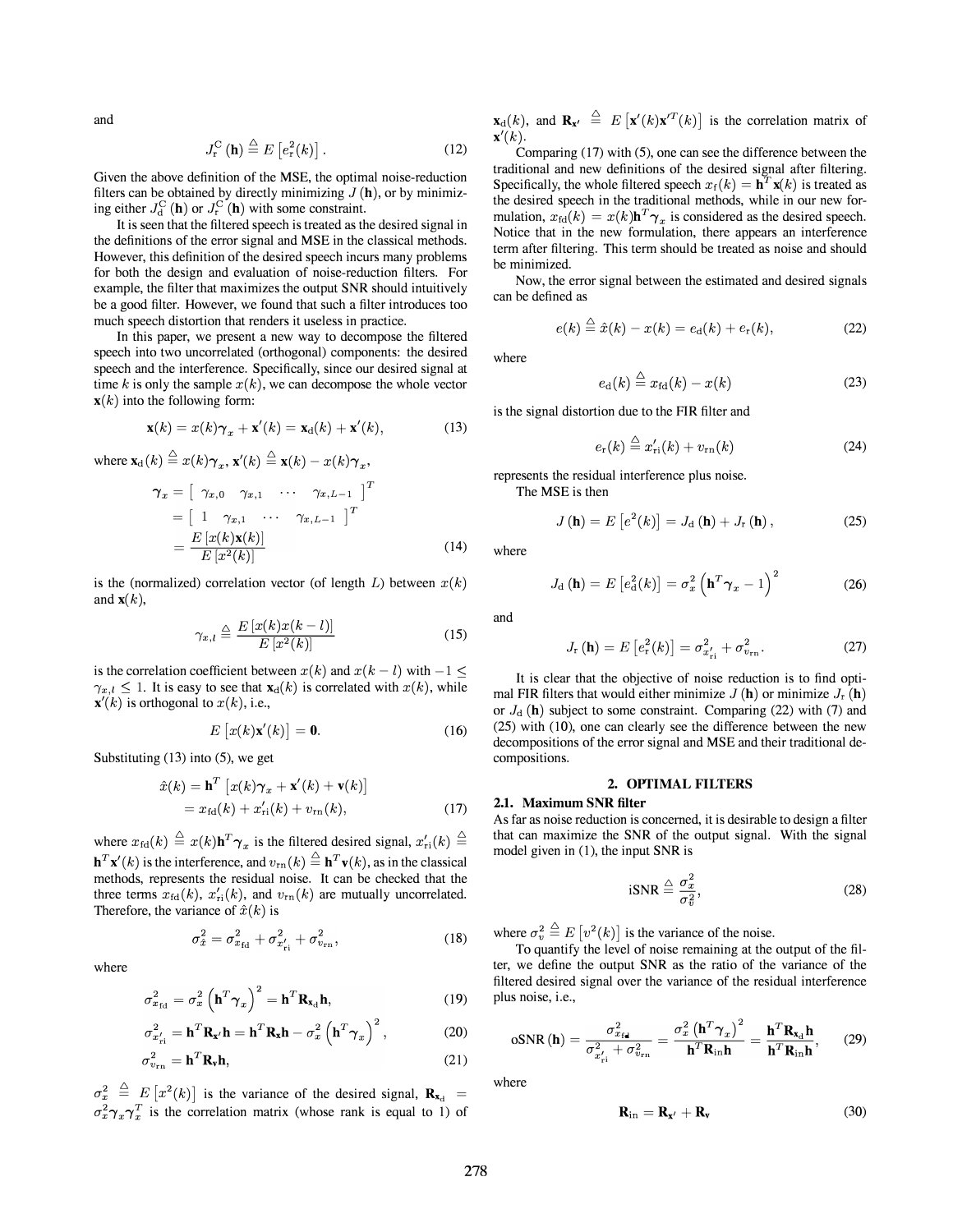is the interference plus noise covariance matrix. The term in the most right-hand side of (29) is known as the generalized Rayleigh quotient. So the filter that maximizes the output SNR is

$$
\mathbf{h}_{\max} = \mathbf{q}_{\max} \left( \mathbf{R}_{\text{in}}^{-1} \mathbf{R}_{\mathbf{x}_d} \right), \tag{31}
$$

where  $\mathbf{q}_{\max}$   $(\mathbf{R}_{\text{in}}^{-1} \mathbf{R}_{\mathbf{x}_d})$  is the eigenvector corresponding to the maximum eigenvalue of  $\mathbf{R}_{in}^{-1} \mathbf{R}_{\mathbf{x}_d}$ , i.e.,  $\lambda_{\text{max}} \left( \mathbf{R}_{in}^{-1} \mathbf{R}_{\mathbf{x}_d} \right)$ . With this filter, the output SNR is

$$
\mathrm{oSNR}\left(\mathbf{h}_{\mathrm{max}}\right) = \mathrm{oSNR}_{\mathrm{max}} = \lambda_{\mathrm{max}}\left(\mathbf{R}_{\mathrm{in}}^{-1}\mathbf{R}_{\mathbf{x}_{\mathrm{d}}}\right). \tag{32}
$$

Since the rank of the matrix  $\mathbf{R}_{\mathbf{x}_d}$  is equal to 1, we also have

$$
\mathrm{oSNR}_{\mathrm{max}} = \mathrm{tr}\left[\mathbf{R}_{\mathrm{in}}^{-1}\mathbf{R}_{\mathbf{x}_{\mathrm{d}}}\right] = \sigma_x^2 \boldsymbol{\gamma}_x^T \mathbf{R}_{\mathrm{in}}^{-1} \boldsymbol{\gamma}_x,\tag{33}
$$

where tr<sup>[.]</sup> denotes the trace of a square matrix. The quantity  $oSNR_{\text{max}}$  corresponds to the maximum SNR that can be achieved through filtering. As a result, we have

$$
oSNR\left(\mathbf{h}\right) \leq oSNR_{\max}, \ \forall \mathbf{h} \tag{34}
$$

and

$$
oSNR (h_{\text{max}}) = oSNR_{\text{max}} \ge iSNR. \tag{35}
$$

### 2.2. Wiener

The Wiener filter is easily derived by taking the gradient of the MSE, i.e.,  $J(h)$  defined in (25), with respect to h and equating the result to zero:

$$
\mathbf{h}_{\mathrm{W}} = \mathbf{R}_{\mathrm{y}}^{-1} \mathbf{R}_{\mathrm{x}} \mathbf{i}_{0} = \left[ \mathbf{I} - \mathbf{R}_{\mathrm{y}}^{-1} \mathbf{R}_{\mathrm{v}} \right] \mathbf{i}_{0}, \tag{36}
$$

where I is the identity matrix of size  $L \times L$  and  $\mathbf{i}_0$  corresponds to the first column of I. Since

$$
\mathbf{R}_{\mathbf{x}} \mathbf{i}_0 = \sigma_x^2 \boldsymbol{\gamma}_x,\tag{37}
$$

we can rewrite (36) as

$$
\mathbf{h}_{\mathrm{W}} = \sigma_x^2 \mathbf{R}_{\mathrm{y}}^{-1} \boldsymbol{\gamma}_x. \tag{38}
$$

From Section 1, it is easy to verify that

$$
\mathbf{R}_{\mathbf{y}} = \sigma_x^2 \boldsymbol{\gamma}_x \boldsymbol{\gamma}_x^T + \mathbf{R}_{\text{in}}.
$$
 (39)

Determining the inverse of  $\mathbf{R}_{v}$  from (39) with the Woodbury's identity

$$
\mathbf{R}_{\mathbf{y}}^{-1} = \mathbf{R}_{\text{in}}^{-1} - \frac{\mathbf{R}_{\text{in}}^{-1} \boldsymbol{\gamma}_x \boldsymbol{\gamma}_x^T \mathbf{R}_{\text{in}}^{-1}}{\sigma_x^{-2} + \boldsymbol{\gamma}_x^T \mathbf{R}_{\text{in}}^{-1} \boldsymbol{\gamma}_x}
$$
(40)

and substituting the result into (38), we get another interesting formulation of the Wiener filter:

$$
\mathbf{h}_{\mathrm{W}} = \frac{\mathbf{R}_{\mathrm{in}}^{-1} \boldsymbol{\gamma}_{x}}{\sigma_{x}^{-2} + \boldsymbol{\gamma}_{x}^{T} \mathbf{R}_{\mathrm{in}}^{-1} \boldsymbol{\gamma}_{x}},\tag{41}
$$

that we can rewrite as

$$
\mathbf{h}_{\rm W} = \frac{\mathbf{R}_{\rm in}^{-1} \mathbf{R}_{\rm y} - \mathbf{I}}{1 - L + \text{tr} \left[ \mathbf{R}_{\rm in}^{-1} \mathbf{R}_{\rm y} \right]} \mathbf{i}_{0}
$$

$$
= \frac{\mathbf{R}_{\rm in}^{-1} \mathbf{R}_{\rm x_{\rm d}}}{1 + \text{oSNR}_{\rm max}} \mathbf{i}_{0}. \tag{42}
$$

Using (41), we deduce that the output SNR is

$$
\mathrm{oSNR}(\mathbf{h}_{\mathrm{W}}) = \mathrm{oSNR}_{\mathrm{max}} = \mathrm{tr}\left[\mathbf{R}_{\mathrm{in}}^{-1}\mathbf{R}_{\mathrm{y}}\right] - L.
$$

So, the Wiener filter maximizes the output SNR. The two filters  $h_W$ and  $h_{\text{max}}$  are equivalent (different only by a scaling factor).

### 2.3. Minimum Variance Distortionless Response

The celebrated minimum variance distortionless response (MVDR) filter proposed by Capon [S] is usually derived in a context where we have at least two sensors (microphones) available. Interestingly, with the new formulation, we can also derive the MVDR (with one sensor only) by minimizing the MSE of the residual interference plus noise,  $J_r(\mathbf{h})$ , with the constraint that the desired signal is not distorted. Mathematically, this is equivalent to

$$
\min_{\mathbf{h}} \mathbf{h}^T \mathbf{R}_{\text{in}} \mathbf{h} \quad \text{subject to} \quad \mathbf{h}^T \boldsymbol{\gamma}_x = 1. \tag{43}
$$

The solution to the above optimization problem is

$$
\mathbf{h}_{\text{MVDR}} = \frac{\mathbf{R}_{\text{in}}^{-1} \boldsymbol{\gamma}_x}{\boldsymbol{\gamma}_x^T \mathbf{R}_{\text{in}}^{-1} \boldsymbol{\gamma}_x},\tag{44}
$$

which can also be written as

$$
\mathbf{h}_{\text{MVDR}} = \frac{\mathbf{R}_{\text{in}}^{-1} \mathbf{R}_{\text{y}} - \mathbf{I}}{\text{tr}\left[\mathbf{R}_{\text{in}}^{-1} \mathbf{R}_{\text{y}}\right] - L} \mathbf{i}_0 = \frac{\mathbf{R}_{\text{in}}^{-1} \mathbf{R}_{\text{x}_\text{d}}}{\text{oSNR}_{\text{max}}} \mathbf{i}_0. \tag{45}
$$

Obviously, we can rewrite the MVDR as

$$
\mathbf{h}_{\text{MVDR}} = \frac{\mathbf{R}_y^{-1} \boldsymbol{\gamma}_x}{\boldsymbol{\gamma}_x^T \mathbf{R}_y^{-1} \boldsymbol{\gamma}_x}.
$$
 (46)

The Wiener and MVDR filters are simply related as follows

$$
\mathbf{h}_{\mathrm{W}} = \alpha_{\mathbf{h}_{\mathrm{W}}} \mathbf{h}_{\mathrm{MVDR}},\tag{47}
$$

$$
\quad \text{where} \quad
$$

$$
\alpha_{\mathbf{h}_{\mathrm{W}}} = \mathbf{h}_{\mathrm{W}}^T \boldsymbol{\gamma}_x = \frac{\mathrm{oSNR}_{\mathrm{max}}}{1 + \mathrm{oSNR}_{\mathrm{max}}}.\tag{48}
$$

So, the two filters  $h_W$  and  $h_{MVDR}$  are equivalent up to a scaling factor. It is easy to see that  $0 \le \alpha_{h_{\rm W}} \le 1$ . On a short-time basis, a scaling factor does not affect the SNR. So, we have

$$
oSNR (h_{\text{MVDR}}) = oSNR (h_{\text{W}}).
$$
 (49)

However, the scaling factor is in general time-varying due to the nonstationarity of the speech and possibly the noise. It acts as a weighting process that puts more attenuation in silence periods where the desired speech is absent and less attenuation when speech is present. As a result, The Wiener filter may have a higher output SNR if we evaluate the SNR on a long-time basis. But this weighting process can also cause discontinuity in the residual noise level, which is unpleasant to listen to and should be avoided in practice.

### 2.4. Tradeoff

In the tradeoff approach, we try to compromise between the amount of noise reduction and the degree of speech distortion. Instead of minimizing the MSE as we already did to find the Wiener filter, we could minimize  $J_d$  (h) with the constraint that the residual interference plus noise is less than the original noise level. Mathematically, this is equivalent to

$$
\min_{\mathbf{h}} J_{\mathrm{d}}\left(\mathbf{h}\right) \quad \text{subject to} \quad J_{\mathrm{r}}\left(\mathbf{h}\right) = \beta \sigma_{v}^{2},\tag{50}
$$

where  $0 < \beta < 1$  to insure that we get some noise reduction. By using a Lagrange multiplier,  $\mu \geq 0$ , to adjoin the constraint to the cost function, we easily deduce the tradeoff filter:

$$
\mathbf{h}_{\mathrm{T},\mu} = \sigma_x^2 \left[ \sigma_x^2 \boldsymbol{\gamma}_x \boldsymbol{\gamma}_x^T + \mu \mathbf{R}_{\mathrm{in}} \right]^{-1} \boldsymbol{\gamma}_x = \frac{\mathbf{R}_{\mathrm{in}}^{-1} \boldsymbol{\gamma}_x}{\mu \sigma_x^{-2} + \boldsymbol{\gamma}_x^T \mathbf{R}_{\mathrm{in}}^{-1} \boldsymbol{\gamma}_x}, \tag{51}
$$

where the Lagrange multiplier,  $\mu$ , satisfies  $J_r(\mathbf{h}_{\mathrm{T},\mu}) = \beta \sigma_v^2$ . Taking  $\mu = 1$ , we obtain the Wiener filter while for  $\mu = 0$ , we get the MVDR. By playing on the value of  $\mu$ , we can make a compromise